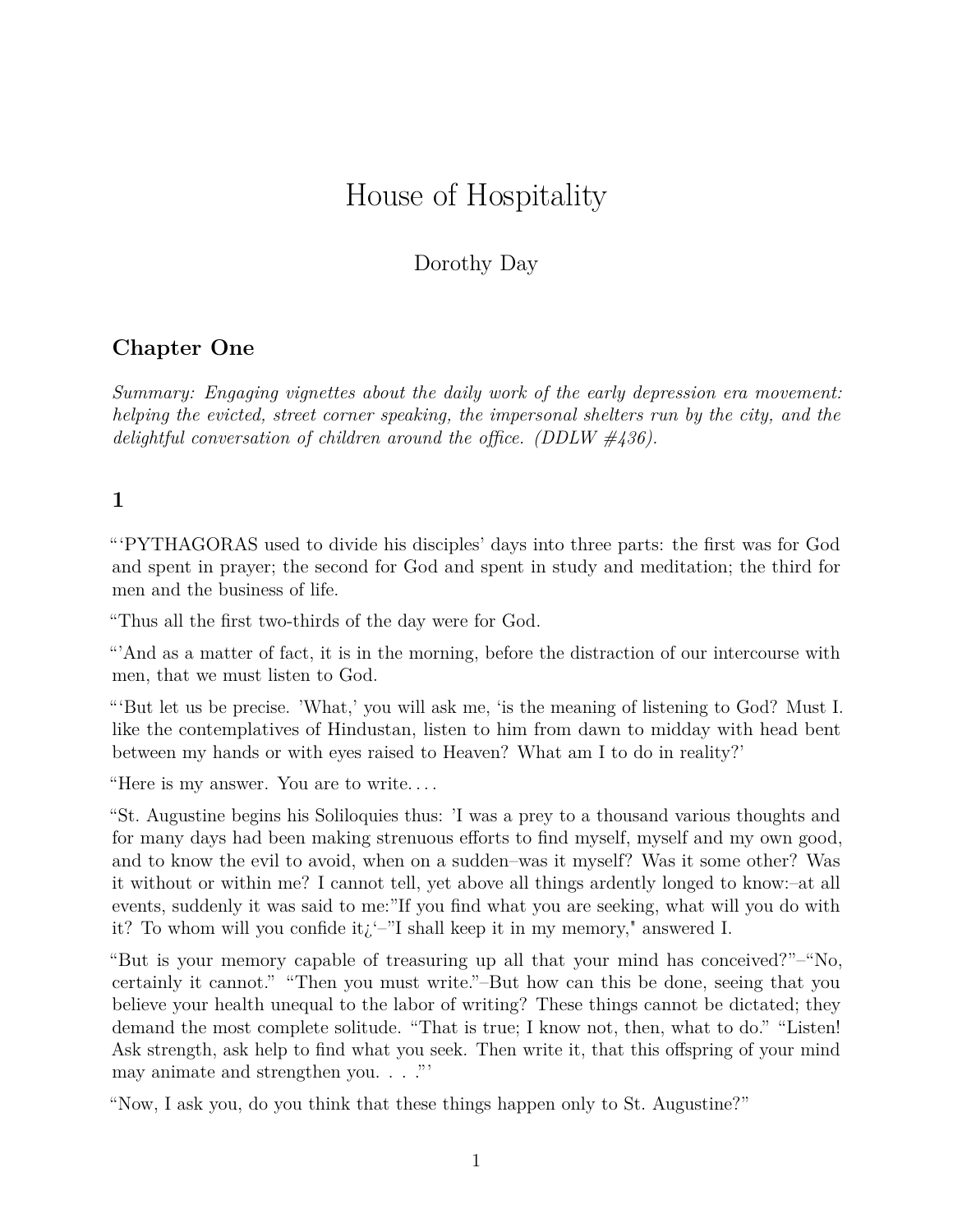–Pere Gratry's The Well-Springs.

But I am a woman, with all the cares and responsibilities of a woman, and though I take these words of Pere Gratry and of St. Augustine to heart, I know that what I write will be tinged with all the daily doings, with myself, my child, my work, my study, as well as with God. God enters into them all. He is inseparable from them. I think of Him as I wake and as I think of Teresa's daily doings. Perhaps it is that I have a wandering mind. But I do not care. It is a woman's mind, and if my daily written meditations are of the people about me, of what is going on,–then it must be so. It is a part of every meditation to apply the virtue, the mystery, to the daily life we lead.

I shall meditate as I have been accustomed, in the little Italian Church on Twelfth Street, by the side of the open window, looking out at the plants growing on the roof, the sweet corn, the boxes of herbs, the geraniums in bright bloom, and I shall rest happy in the presence of Christ on the altar, and then I shall come home and I shall write as Pere Gratry advises, and try to catch some of these things that happen to bring me nearer to God, to catch them and put them down on paper.

It is something I have wanted to do, which I have done sketchily for some years. Usually I have kept a notebook only when I am sad and need to work myself out of my sadness. Now I shall do it as a duty performed joyfully for God.

And because I am a woman involved in practical cares, I cannot give the first half of the day to these things, but must meditate when I can, early in the morning and on the fly during the day. Not in the privacy of a study–but here, there and everywhere-at the kitchen table, on the train, on the ferry, on my way to and from appointments and even while making supper or putting Teresa to bed.

## **2**

We have begun. The first and second issues of *The Catholic Worker* are off the press. Peter's constant indoctrination, his simple program of life has caught hold, on my life at least. All winter he came to us as a teacher. John and his wife, Teresa and I, were living together for this past year: now their baby is born, John has a job editing a paper in Dobbs Ferry and they have moved up there. Thinking of Peter's "voluntary poverty" as the foundation of the new work I am undertaking, I gave them most of the furniture and there remains only a bed, a table and two chairs. The two front rooms with the table and two chairs are the offices; the bedroom has nothing but the bed in it. A Communist truck driver around the corner who is in the moving business is bringing me in a file case and desk today. We possess one typewriter, which belongs to my assistant.

Teresa is spending most of the summer on my sister's farm and I am free for work. Already I have assistance, as before the second issue of the paper was off the press, Dorothy Weston came in and volunteered her services. She lives uptown but a good part of the time she spends her nights down here. She likes to work half the night.

Peter has returned for the past few months to the camp up the Hudson where he has been working for the past seven years, studying and writing and sleeping in a shack and living on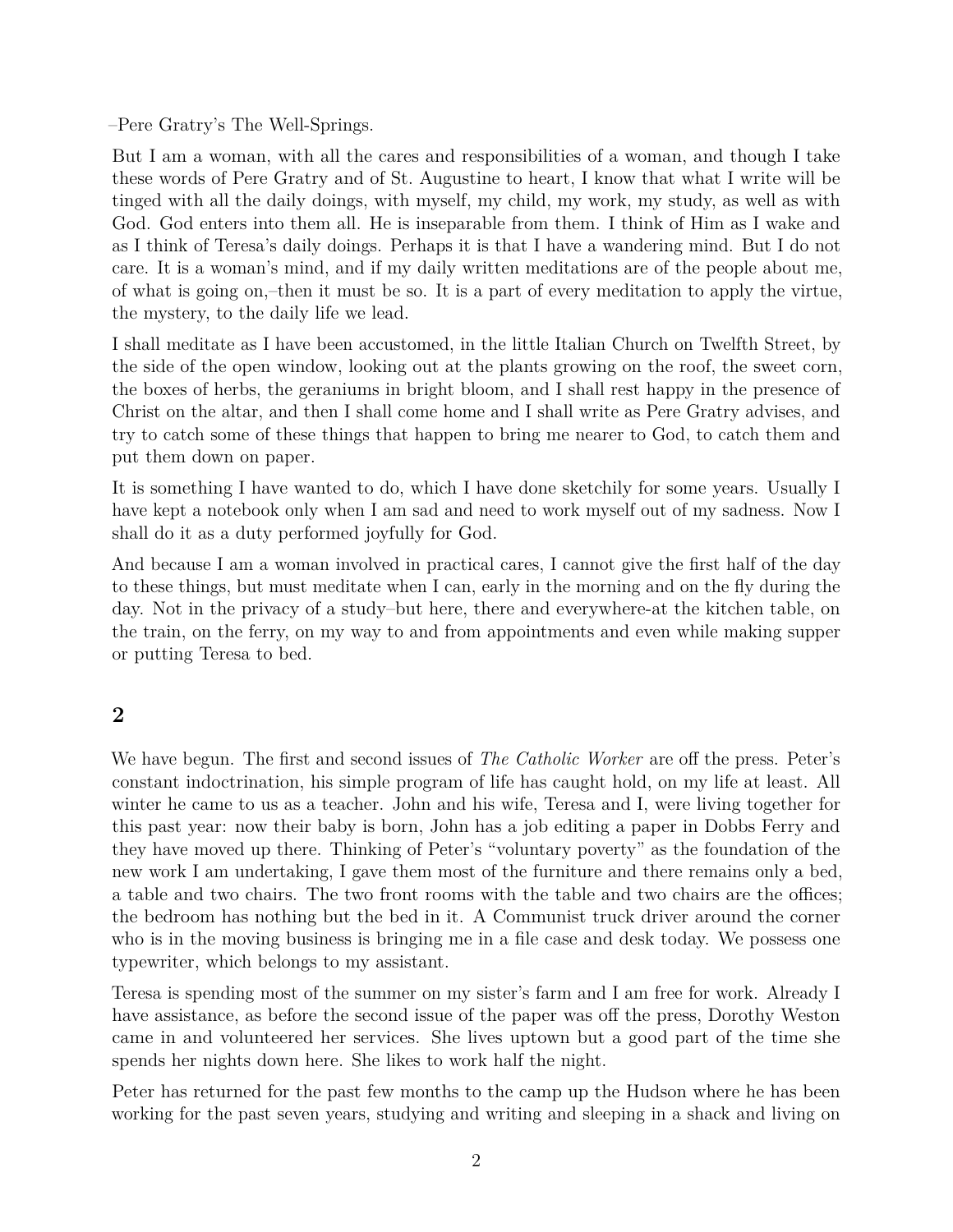a few dollars a week. He will come down for occasional round-table discussions and street speaking, but he is an agitator, not an editor, and his job will be to speak and to write.

## **3**

It is another hot day and people go about gleaming in the sun, walking slowly as though to move were a feat in endurance. Children sit on the front steps with nothing on but a rag to cover them. Women return from markets with laden shopping bags, fruit, salads, hot weather vegetables, walking as though they were half asleep. Even at six-thirty when I go out to Mass there is a heavy haze in the air.

But the little yard back of the office is cool and fresh because Mrs. Riedel hoses it first thing in the morning and mops down the back steps. The petunias and four o'clocks are in bloom–the gorgeous cerise color the Mexican Indians so love and which they use in their serapes and woven rugs and chairs and baskets. The fig tree has little figs on it and the wild cucumber vine in the 14th Street yard across the way is spilling over the fence. There is a breeze out here and it is pleasant to have early morning coffee and the paper outside.

It is one of the compensations of poverty to have such a garden. In the front the street is slummish. At night one walks warily to avoid the garbage that is hurled out of the windows in sacks. There are odors, foul odors often, out in front. I will not be so realistic as to more than hint at them. But out behind the house there is the fresh green smell of growing things.

One bathes in a white tub next to the kitchen sink, and one is thankful that it is indeed a white tub instead of two slate wash tubs with the panel between removed. It is the only white tub in the house and the snobbish landlord put it in, in consideration of the fact that the tenants who lived here before used to live in Tudor City. Poor things, to have to move from Tudor City down to East 15th Street. But there are smells up there too. We were out walking last spring and exploring down below the arrogant heights and we were delighted to be assailed by the stockyard smells of a slaughter house. "Delighted," I say? That is class-war to be delighted at some slight sharing of the rich in the miseries of the poor. But I must admit my delight and hug it to me. I do penance, through my nose continually.

Yes, I have a white bath tub, but the toilet is in the hall, and since I don't possess a kimono and since I also possess a sense of modesty, I have to dress to go out there. (I suppose my sense of modesty will be questioned for having mentioned the place.) Even so, I must greet Mr. Rubino, or pause to gossip with Mrs. Riedel as I go in or out. Some more penance. But these are little things.

Joe Calderon called up this morning. "This is Operator 78960," he said mysteriously with his betraying Brooklyn accent. "Calling to report that this noon I am speaking down at Wall Street again, and that I can't get up to the office to get bundles of *The Catholic Worker* because I'm already laden down with my stand. Did I tell you I made a nice stand with metal legs? It can't break. I can't fall off–yes, I suppose I can fall off, but I'll be careful."

"Don't be too careful," I urged him. "Your exuberance is catching."

Joe fell off his soap-box the first time he spoke some time ago, and just lately he fell through it. It was borrowed from a Socialist too, but the Socialist was a good fellow and didn't mind.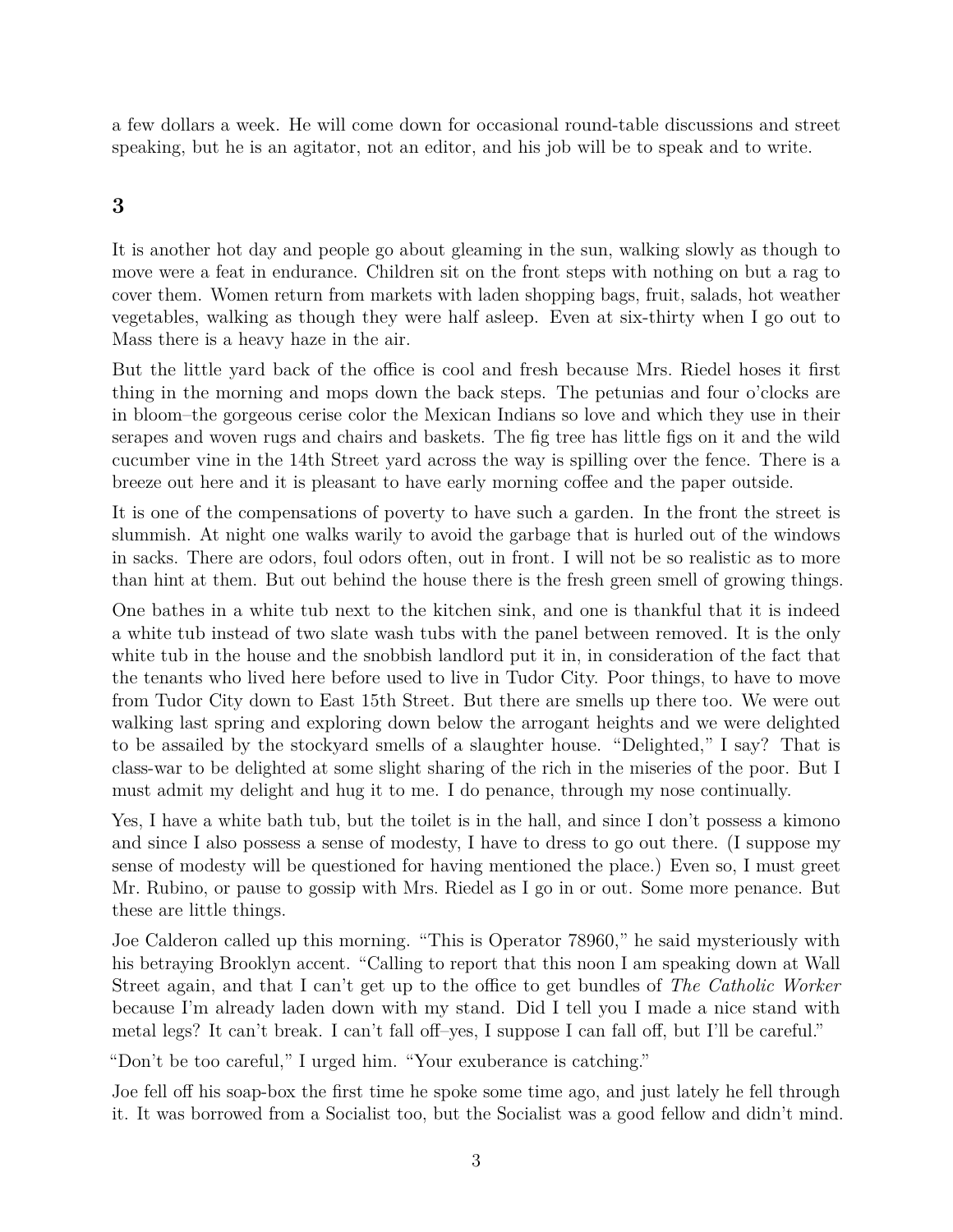So now there is a specially constructed stand with metal legs. Joe has worked in an office on the Stock Exchange for the last five years and after work has gone over to the downtown Fordham school to take classes in scholastic philosophy, economics and sociology. He is a handsome boy, with a big mouth and when he gets excited he talks out of the side of it. His friend Anthony Ullo, also an Italian, is quieter, more reserved, and very determined. They are both very young.

"You see, we believe in the motions of the Holy Spirit," he explained. "And I think that Catholics ought to stand up for the social doctrine of the Church and tell people about it. They need to be told.

"I'm really a convert in a way. We're Italians and naturally Catholics, but I never had any interest in the Church until I was eighteen. Then a teacher in high school where I was going persuaded me to go over and see Sister Peter Claver whom you mentioned in the first number of *The Catholic Worker* as being one of the first subscribers. She's a wonderful women! She can sit and listen to whatever you have to say by the hour, and then she'll tell you to come back again and tell her some more. The first thing you know, you find yourself going to Mass, and helping out in the boys' clubs in the parish.

"It was the same way with my friend Tony. We weren't friends before though we were in the same parish. He used to go around with the Italians and I used to go with the Jews. So we hadn't gotten together. And then Sister Peter Claver was making a census of the district and she came across him mending his bicycle. They started to talk and she told him to drop around to see her, and she did with him just as she did with me. She just listened. She told him to come back and she went on listening. She's a wonderful person.

"She gave us books to read too. Did you ever read *The Reality of God* and *Religion and Agnosticism* by Baron von Hugel? Or *The Mystical Elements of Religion*? Between Sister Peter Claver and those books I found myself back in the Church.

"Tony was taking law and he works down on Wall Street too. Having a half an hour for lunch we decided we'd begin soap-boxing during our lunch period. He takes fifteen minutes and I take the other fifteen."

To get permission to speak, Calderon went around to the police captain and told him what he wanted to do. The Captain himself has boys at Fordham and he gave Joe the period from one to one-thirty, taking half an hour from the Socialist to do it.

"And was he sore!" Joe said.

Still, he lent them his soap-box.

"His name is Klein, and his mother is Irish, and he says he was a Catholic until he was nine years old and that then he saw the light Can you beat that? But he's listening to us. In our talks we are following Cronin's *Science of Ethics.* Last Tuesday we started our talks by giving a summary of Father Parsons' *Modern Mind and the Church. You* read it, didn't you? How the disorder is caused by the world losing its organic unity and man his interior unity; how ethics are divorced from business, politics and education; how the Church, the state and the family are working at cross purposes; too much stress laid on money-making and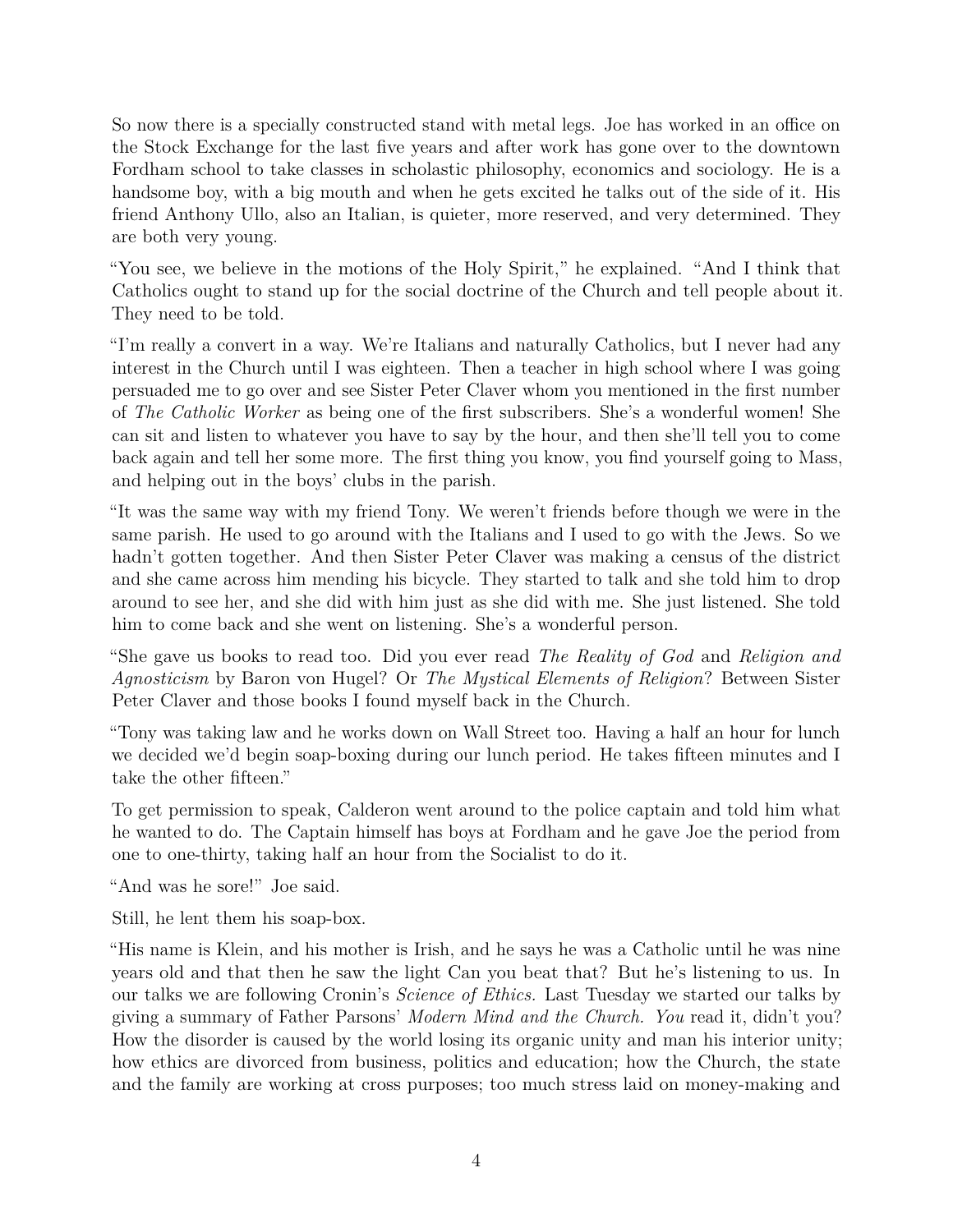profits. . . . We had a big crowd, two or three hundred–in fact, as many as the street in front of us would hold.

"And then we outlined the subjects of our future talks. We told the people that we were going to begin with the reality of God because God was being denied from the soap-box every place else. We were going to argue His existence from design–that's what we did today–and next time from cause and effect; then the argument from motion and finally, the argument of the common consent of mankind.

"Then having pointed out that God is the source and the end of all life, we are going to argue that any government which prevents the attainment of this end can't be accepted,–and that brings us to Communism and Socialism.

# **4**

Yesterday we had callers all day. First a traveling salesman came in who had heard about the paper while on his yearly retreat over at Manresa, Staten Island, where copies of it had been distributed.

We discussed the coal situation and the old Homestead strike and the endless battle of labor for recognition in the coal and steel industries.

Then a high school teacher with her troubles in the Teachers' Union and the obstructionist tactics of the Communists in that organization. The last meeting she attended lasted from one until nine at night, and she without lunch, but they were trying to wear out their opponents, so the Communists kept the floor and talked interminably until those not so fervent were worn down and had to go home and then the vote when it was taken was swung in their favor.

Miss K. told too about teaching in summer school and how one little seven-.year-old boy, a Serbian, came to school at eleven only to fall asleep immediately on his desk. On questioning him she discovered that he worked in a laundry from seven until ten-thirty every day sorting clothes for twenty-five cents a week! She took the matter up with the school nurse and the employer was brought to court and fined fifty dollars.

But child labor, in spite of laws, still goes on. People are hungry. They themselves conspire with the employer to outwit the Department of Labor inspectors.

Then a red-headed boy came in who said he never had a job since he left school two years ago, and wanted copies of the paper.

Then a member of the Steam-fitters' Union who was passing out handbills calling attention to conditions in the Ebling and Michel Breweries owned by Mr. Rubel (who also has fifty ice plants where he underpays his help), and in Liebman's Brewery, which puts out Rheingold Beer. The handbills are distributed to urge a boycott of these beers. He was going to the Labor Temple that evening, he said, to attend some other union meetings and took fifty copies of *The Catholic Worker* to distribute there.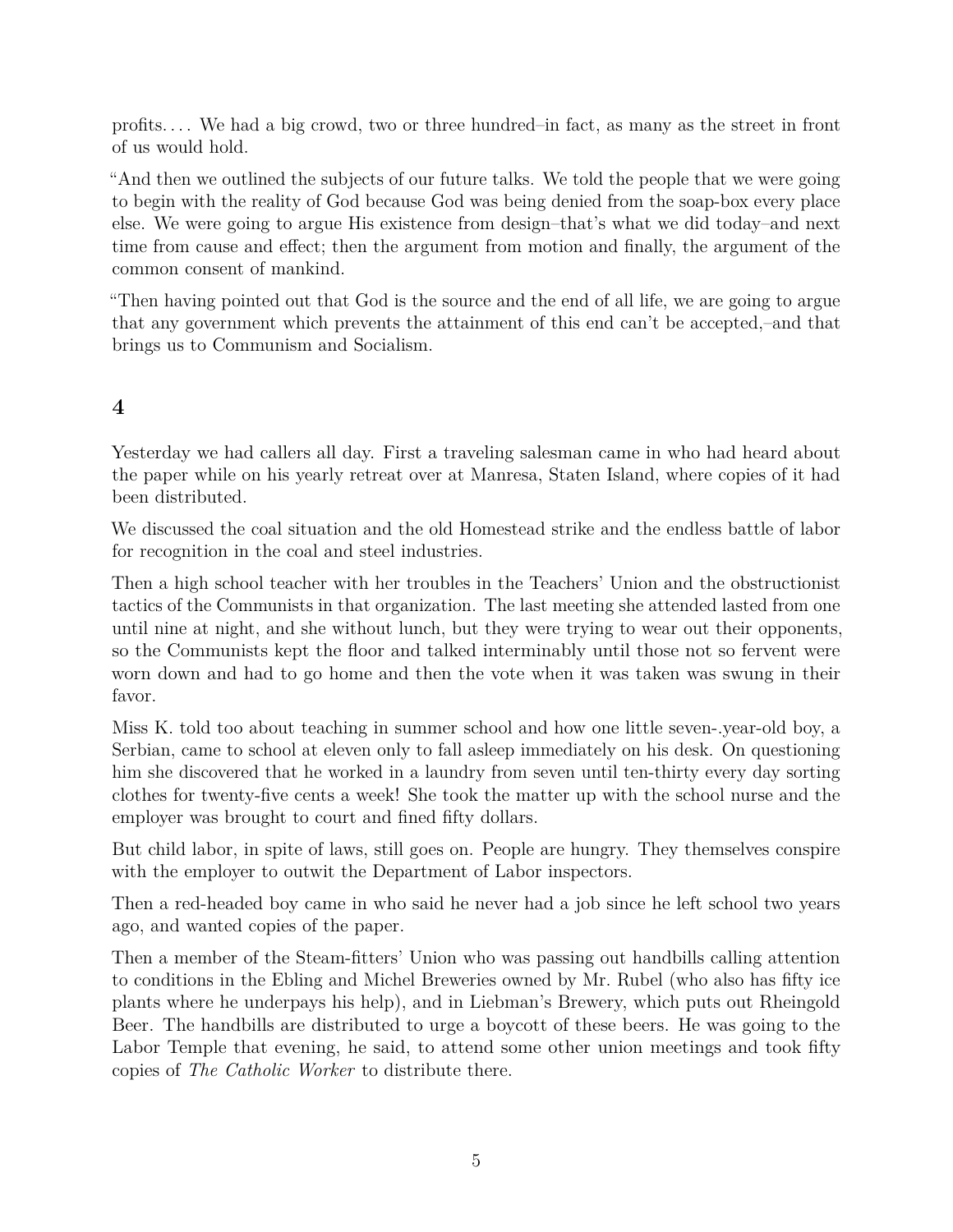Office hours around here are from eight in the morning until twelve at night. Many visitors come in and always one of us has to be on hand, either Dorothy or I. Little by little we are getting helpers to address our growing mailing list and help us with the truly formidable number of evictions we are asked to handle, not to speak of cooking and cleaning.

Early this morning Dorothy, Tina and I went over to Mrs. N.'s to see about her moving. The marshal was due to come at ten and put her on the street and she didn't want her belongings exposed to the neighborhood. The Unemployed Councils (Communist) are interested in making demonstrations which are a very good thing too, in that they call the attention of the public to the plight of the poor, but most of the time those who are the cause of the demonstrations are much embarrassed. We were afraid they were going to be on hand this morning as they usually show up by the time the furniture gets put on the street, so we wanted to get there early.

With the assistance of two stalwart young fellow workers we got the moving under way. The janitor of the house where Mrs. N. had been living recommended a house down the street where the landlord didn't mind taking Home Relief vouchers.

The hardest thing to move was a giant rubber plant which reached all the way to the ceiling.

Mrs. N. makes her living by collecting rags and old iron from dump heaps and garbage cans and selling them. She used to be a janitress herself and had a comfortable little apartment in return for taking care of two houses down the street. But she lost her job and now she is sixty-two and there is not much chance of getting anything else. She is all alone save for a huge cat called Rags who is so old he is toothless. When she opened to our knock he was lying on one of the pantry shelves looking on indifferently at all the moving that was going on around him.

For her meals and his, Mrs. N. collects scraps from the First Avenue market, picking up stale vegetables and scraps of meat and fish heads. She does not like to ply her trade of picking rags out of ash cans during the day, so she sets out at night, continuing her work often until early in the morning. Just the night before, the janitress said, she had brought in an iron bed and spring at twelve o'clock, making several trips with them. She had had no bed before, sleeping on a pile of rags in the corner.

Her possessions consisted only of trunks and a couple of large baskets of her belongings, a table and chairs, a kitchen range and some kerosene lamps.

She cooked of course, over a wood fire, even in the hottest weather. She had not been able to afford either gas or electricity.

"But then most of the people around here never use gas or electricity," the janitress said. "I always burn wood myself. I get wood from the Edison people down by the river. They are always giving away free wood. They are awful good."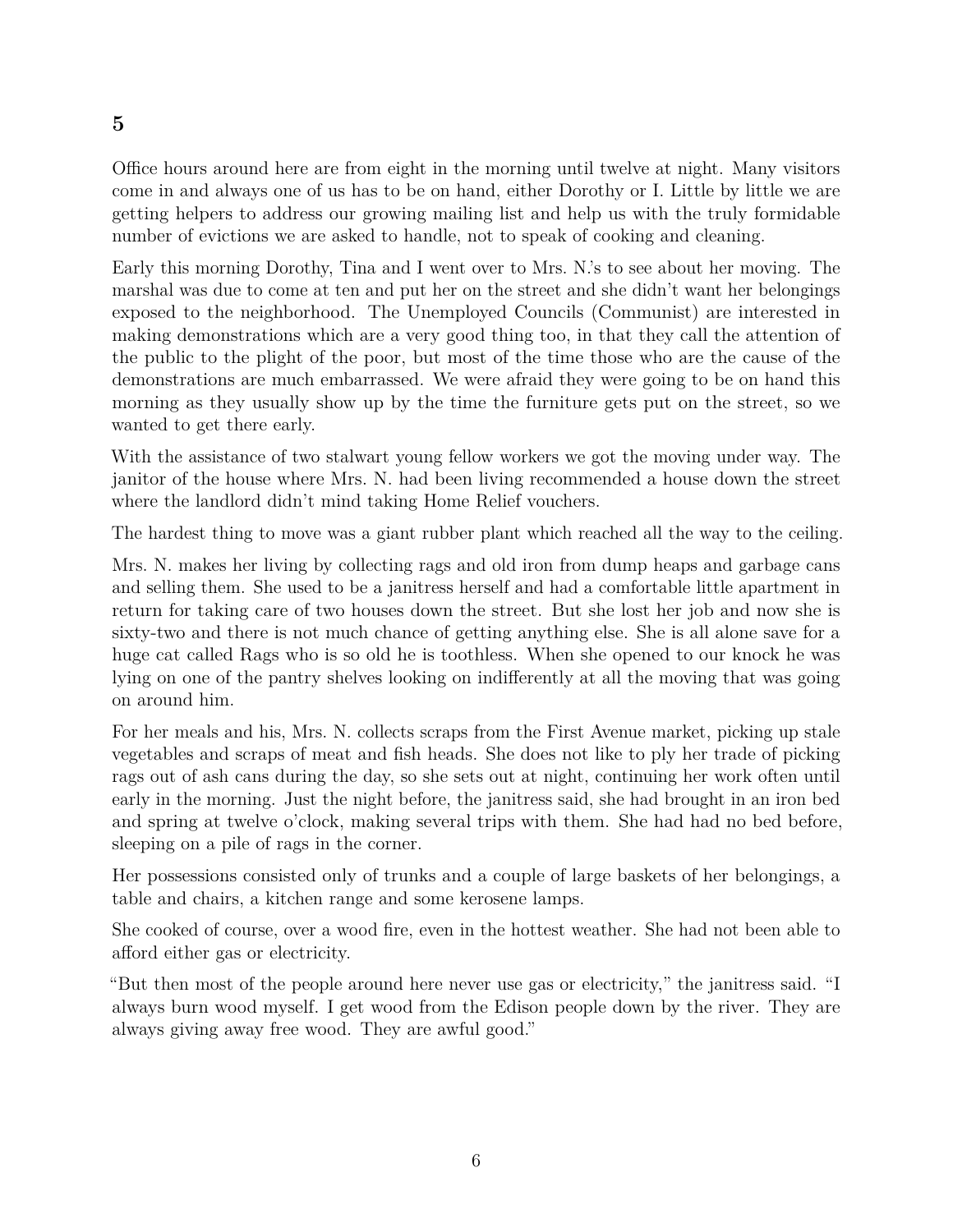#### Teresa, aged seven, is very much around the office these first cold days. Since *The Catholic Worker* has moved to the store downstairs, there is ample room for another assistant and her little desk.

She likes even better than sitting at a desk to crawl under the furniture coverings of a set of chairs and sofa the young woman racktender at the Paulist Church sent down as a contribution to our office furniture. There, ensconced in her tent with her little friend Freddy Rubino, I heard her talking the other day.

"There now," she said, "you have committed a mortal sin, and you haven't got God in your heart any more."

Freddy is two years younger than herself. Freddy had a few minutes before kicked his mother in the shins and called her a pig and generally scandalized the neighborhood, though everyone should have been accustomed to witnessing these scenes at least once a day.

Teresa's reproof made Freddy indignant. "He is so there," he insisted. "He's right there."

"No, there's a devil there now."

"I don't want a devil there. I want God there. He is there."

"Well, all you have to do is to say you're sorry and it will be all right."

So that was settled.

Then there was the question of mortal and venial sin. "If you just do it suddenly then it's not a mortal sin, but if you stop to think and do it anyway, then it is. For instance, if I decide I don't want to drink any cocoa milk and don't do it."

"I wouldn't be quite so extreme and rigorous," I told her. "It has to be a serious matter, and I'm sure it's not serious if you don't drink your milk. A cow can live on grass so I guess you can live on the amount you eat."

"What I'd like to live on are cucumbers," Teresa decided. "Or maybe popcorn with ketchup on it."

Her ideas about heaven are just as original as her ideas about food. She has it all worked out with her friends in the back yard as to just what sort of mansion she is going to have in heaven. There will be a beach there with horseshoe crabs and spider crabs and a place where she can fish. And there will be no cities but only country places and there will be no quarrels or fights. . . .

For a while the children were playing ghosts and the two younger ones, Freddy and Teresa, were going around scared. Perhaps she was reassuring herself as well as them when I heard her talking out in the kitchen while they played one rainy afternoon.

They were all having a very good time and feeling very peaceful. I didn't know it then, I was listening, charmed at the angelic dialogue, but I found out afterward that they were mixing soap powder, cocoa and coffee together and making the most delicious little pastries which

## **6**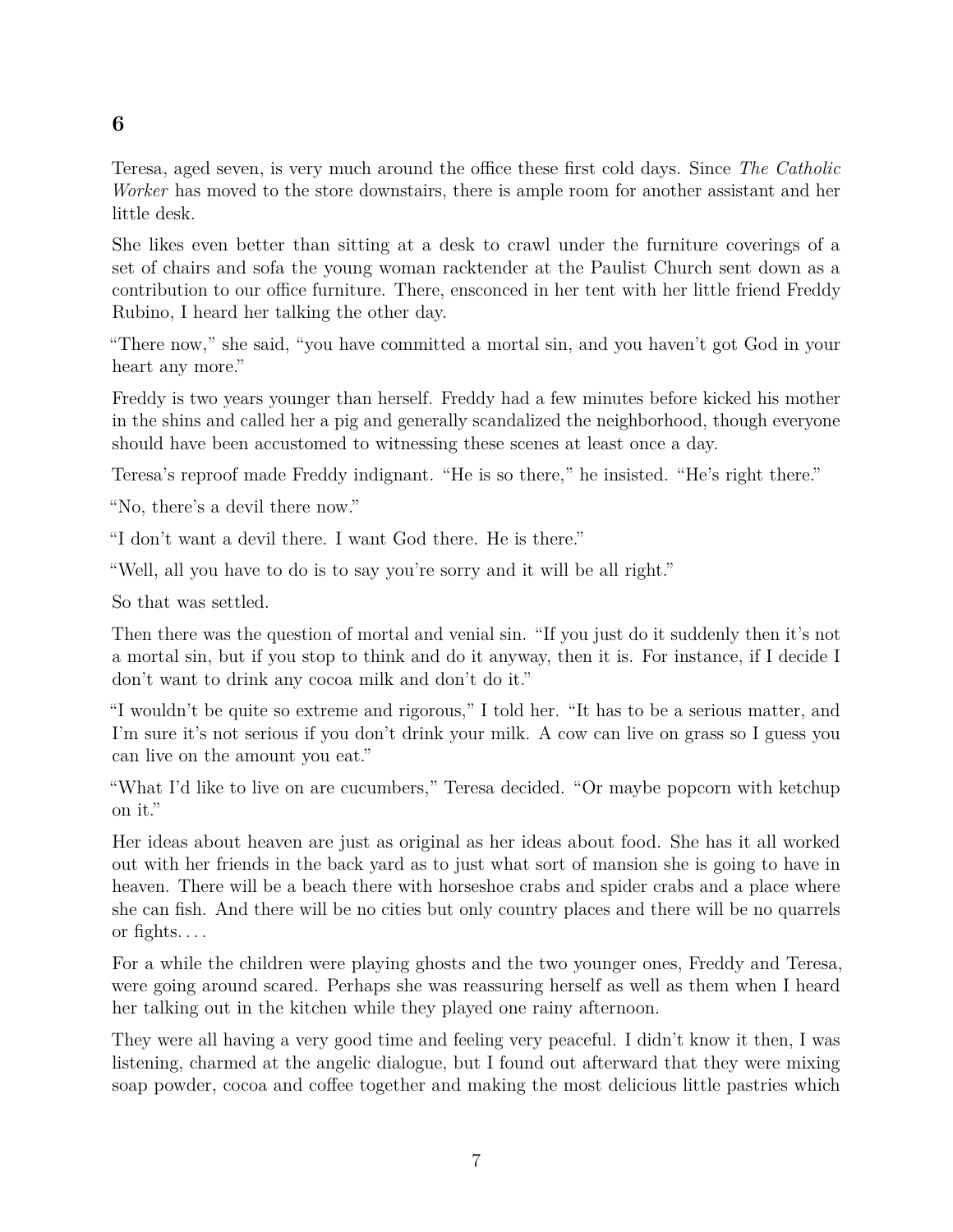they were proceeding to cook on an electric grill. It was the peculiar smell which informed me of their doings.

The conversation proceeded thus:

"There are no ghosts. Really there aren't," said Teresa.

"But there are spirits," the little girl from upstairs said.

"God is a Spirit and that's enough," Teresa decided.

I was reminded of a story Mother Clark up at the Cenacle of St. Regis had told me of a little girl who was being instructed for her first Holy Communion. They were asking her what a spirit was and when she could not answer they started asking her questions.

"Has a spirit got eyes or hair?"

"Has a spirit arms or legs?" And so on.

She agreed that a spirit had none of these things but she finally said brightly:

"But a spirit has feathers!"

Thank God for Pope Pius X who urged early Communion. He was the one who said that it was sufficient for a child to know the difference between her daily food and the heavenly food she would receive.

I know that if anyone started asking Teresa any questions she would not be able to answer them. She has an aversion to answering questions. My only knowledge of her spiritual processes is through her conversations, either with other children or with me. She will volunteer information, but she will not have it drawn from her by direct questioning.

There was an article in the *Journal of Religious Instruction* recently about a series of questions asked twenty-five children of Teresa's age and their answers.

I tried out the questions on Teresa and she only scratched her head and acted irritated. Her answers were barely adequate.

And yet when I hear her talk, hear her wise little comments on things I say, I feel certain as to her spiritual knowledge.

About prayer, for instance, Freddy said that he did not know how to pray. Questioned by Teresa, he said that he merely repeated prayers after his mother. All he had to do to pray was to think every now and then of God, Teresa told him. "Just remember Him," she said. "Like after I go to Communion in the morning, then lots of times during the day I suddenly remember that I did, I suddenly remember that I've got God. That's a prayer, too."

## **7**

A deer gets trapped on a hillside and every effort is brought to bear to rescue him from his predicament. The newspapers carry daily features.

Mrs. A. with her four children and unemployed husband living on \$1.50 a week, is trapped by economic circumstances and everyone is so indifferent that it took three or four afternoons of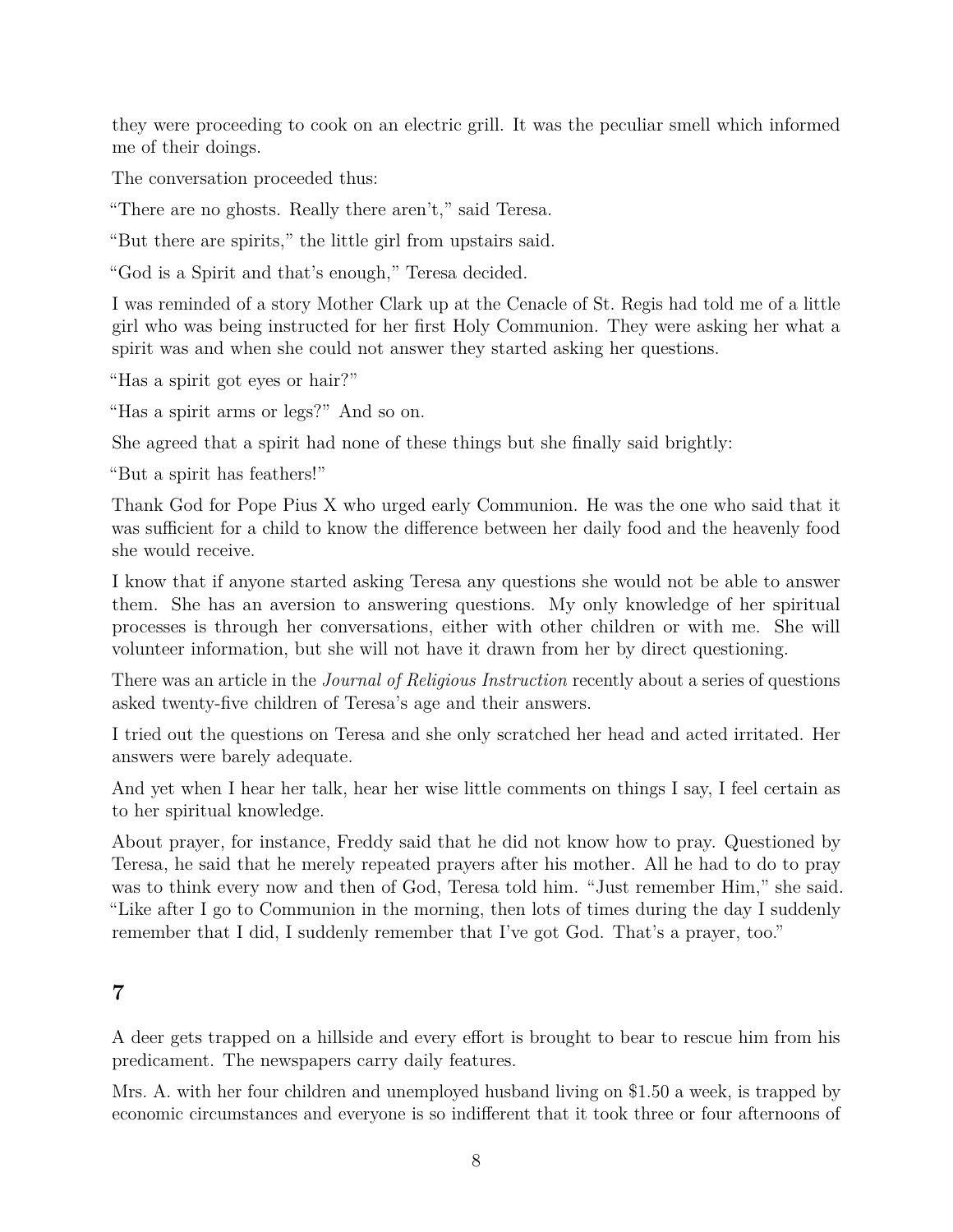Mike Gunn's time to see to it that the Home Relief came to the rescue. Though Mike has enough to do with his Labor Guild over in Brooklyn, he was doing his bit as part of our Fifteenth Street Neighborhood Council.

Three little pigs are crowded into a too-small cage, the case is brought into court, the judge's findings in the case being that pigs should not be crowded the way subway riders are. And a family of eight children, mother and father, are crowded in three rooms and the consensus of opinion is that they're lucky to have that and why don't they practice birth control anyway.

One of the Home Relief Workers came in the other day and was voicing just such sentiments. She was absolutely unacquainted with Catholic teaching on birth control and abortion, and we talked on the subject. Though we may not have convinced her, we at least served the purpose, we hope, of toning down her propaganda among unemployed families.

A scavenger hunt is the latest game of "Society." A hilarious pastime, the *New York Times* society reporter calls it, and describes in two and one half columns the asinine procedure of several hundred society and literary figures, guests at a party at the Waldorf-Astoria, surging forth on a chase through the highways and byways of Manhattan Island. "The scavengers' hunt of last night brought an enthusiastic response even from persons whose appetites for diversion are ordinarily jaded. The hunt was a search through the city streets for a ridiculously heterogeneous list of articles."

Any morning before and after Mass and straight on through the day there is a "scavenger hunt" going on up and down 15th Street outside the windows of The *Catholic Worker* and through all the streets of the city. People going through garbage and ash cans to see what they can find in the way of a heterogeneous list of articles. The *Times* does not state what these things were but probably the list was made up of something delightfully and quaintly absurd such as old shoes, bits of string, cardboard packing boxes, wire, old furniture, clothing and food.

If the several hundred guests at the Waldorf had to scavenge night after night and morning after morning, the hunt would not have had such an enthusiastic response.

# **8**

Teresa is now a member of the Fifteenth Street Neighborhood Council and took part in her first eviction the other day. She had a cold and was staying home from school in order to keep out in the air, it being a balmy day, so she had her chance to help.

The Friday before, a Home Relief worker from 22nd Street came to the office to get aid for a woman and child who were being evicted from a dark flat in one of the tenements of William Horn (31 Union Square).

There were five stalwart friends of *The Catholic Worker* in the office at the time, Harry Crimmins, Frank O'Donnell, Tom Coddington, William Walsh and a Mr. Powers from Atlantic City who came to inquire about the work of the paper and stayed to help.

Understanding that the eviction was at three in the afternoon, we sallied forth, but when we got there, the landlord's agent had called off his man, expecting us to do the job of putting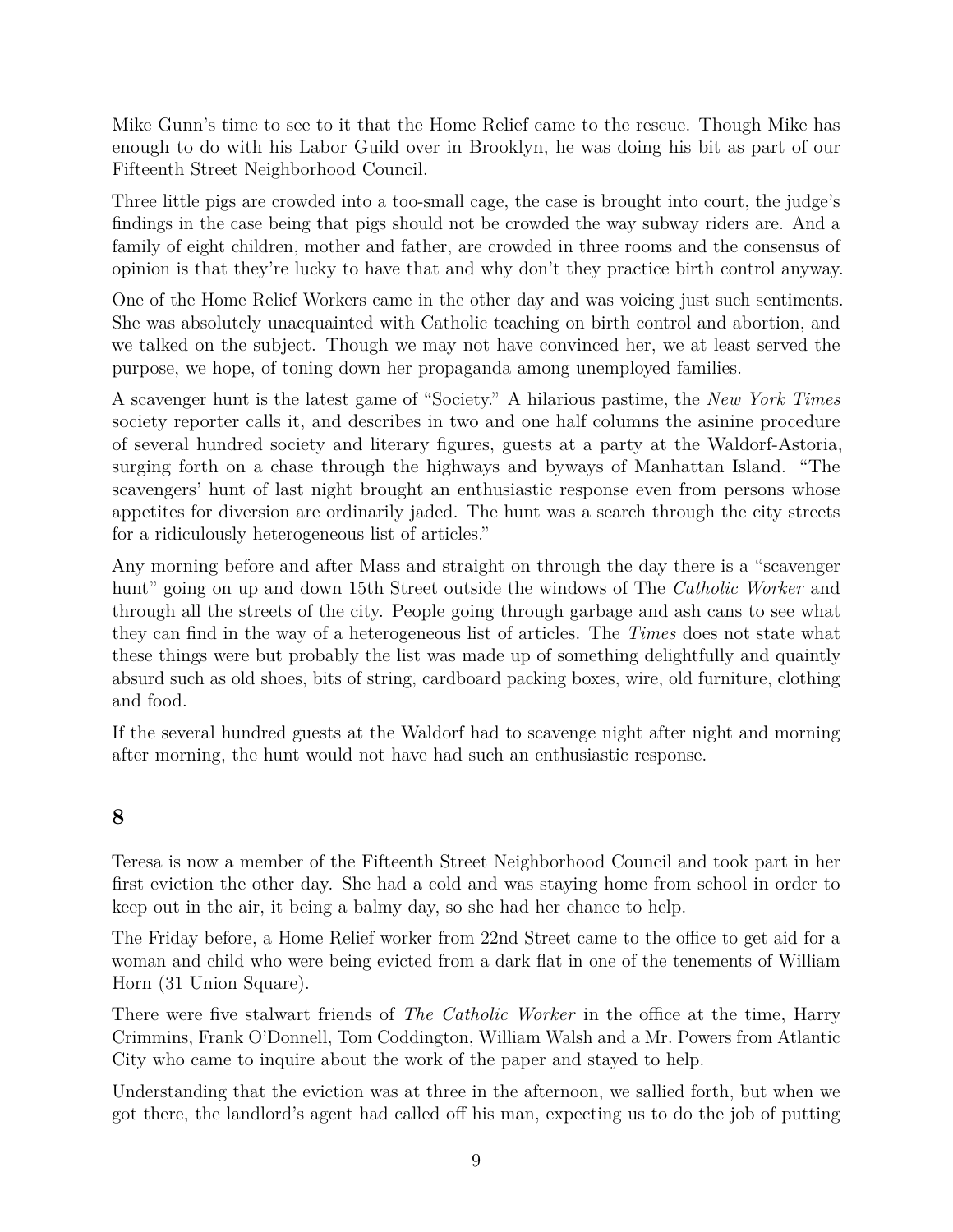the woman out, and thus saving him eighteen dollars.

We refused to move the woman's furniture until it had been brought down by the marshal. We explained to the agent that often a landlord who was unwilling to accept a Home Relief voucher, offered to move the family himself, paying five dollars to a neighborhood truckman rather than eighteen to the marshal. This agent stood sneering and scoffing by the door and refused to do anything.

"You have no sympathy for landlords, have you?" he wanted to know.

We assured him that our sympathy was rather with the weaker party. All right then, he would call the marshall The eviction would be the following Monday at three o'clock.

It was hard to understand his unwillingness to have the poor woman moved. It was as though he delighted in the idea of heaping humiliation on her.

Monday came, and the relief worker hastened around to the office, to tell us that the marshal was about to arrive, though it was only one, not three in the afternoon. Only Harry Crimmins, Teresa, Dorothy Weston and I were in the office, so leaving Dorothy to mind the office, the three of us sallied out.

Several police and huskies were standing at the door of the tenement to greet what they thought was going to be a delegation of Communists, only to meet instead seven-year-old Teresa, Harry Crimmins and me. They dissolved into thin air. (It is a wonder they wouldn't stay and help us.)

Teresa carried toys, pieces of the baby's crib, parlor ornaments and dishes, and Harry Crimmins and I managed the rest. The Mission Helpers of the Sacred Heart, a community of nuns who run a day nursery and do visiting work in the neighborhood, promised to keep an eye on our evicted friend–she is a Protestant–taking charge of her two-year-old child when she works as a dishwasher for seven dollars a week.

This is only one of the dozen eviction cases we have had in the last month. We have moved Jews, Protestants and Catholics. A German livery stable man loaned us his horse and wagon to move a Jewish neighbor, and Jews, Protestants and Catholics have helped us by contributing clothes, furniture and their services.

# **9**

One afternoon last month we went up to the Municipal Lodging House of the City of New York and looked at the largest bedroom in the world there. The seventeen hundred beds, the eight rows stretching way out to the very end of a pier, two-tiered beds at that, were a grim sight, the collectivization of misery.

The huge vats of stew stirred with a tremendous ladle only emphasized the ugly state which the world is in today. Every night the men stand out on 25th Street in long lines and are hustled through, catalogued, ticketed, stamped with the seal of approval, fed in a rush and passed on to the baths, the doctor, the beds, all with a grim efficiency which gave testimony to the length of time this need has existed for the mass care of the impoverished.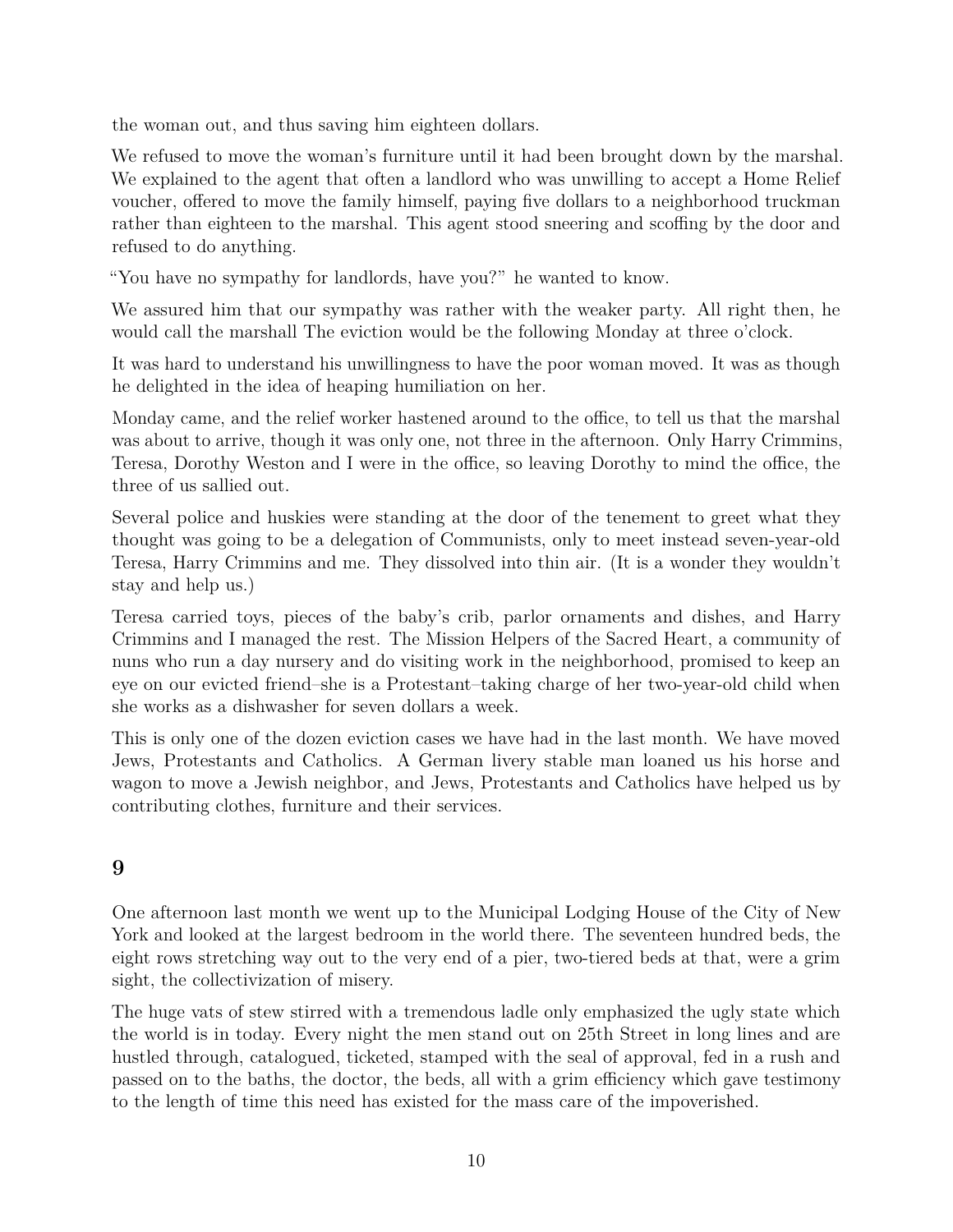One day last summer, I saw a man sitting down by one of the piers, all alone. He sat on a log, and before him was a wooden box on which he had spread out on a paper his meagre supper. He sat there and ate with some pretense of human dignity, and it was one of the saddest sights I have ever seen.

The attendant who showed us around told of how the lame, the halt and the blind who were being housed at the "muni" were transported in a bus to a place which the Salvation Army runs for such men where they can sit inside all day out of the wind and rain. *But what about Catholic provision for such men?* There is none. The money which the priests at the Holy Name Mission collected through the years went for immediate relief for homeless and hungry men and they were not able to start the building project for the men which they had been planning. Oh, for parish houses of hospitality

If the largest bedroom in the world was a sad sight the women's dormitory was even sadder. At one end of it there were beds with little cribs by the side of them for women with babies. But women know that if they are forced to accept the hospitality of the city, their older children will be taken from them and only infants left to them, so not many of them go there. Our escort told us of a family which had come in the night before. The family was evicted, and the mother was so sick she had to be carted off to the hospital, and the man, the old grandmother and the three children had to go to the city for relief. The older children were taken to the Children's Aid and the baby left with the grandmother. And what must have been the thoughts of the mother lying in the hospital, wondering where her mother, her children and her husband were spending the night? What but thoughts of hatred and despair that such cruelty and inhumanity can exist today.

(This was written five years ago and last week I paid another visit to the lodging house. Thanks to the Works Progress Administration and the increased amount of money put at their disposal, things have changed for the better. The largest bedroom in the world has been converted into a day shelter for men, where thousands can sit at benches all through the long cold days, playing cards, reading, mending their clothes or just brooding. At the end of the pier there is space partitioned off where men can take showers, have a shave by unemployed barbers, wash and press their clothes, have them mended by unemployed tailors.

Since there are facilities both at 26th Street and South Ferry for the men to stay indoors out of the bad weather, the long lines of men waiting for food are to a great extent done away with. The meals have improved greatly, but complaints of graft are always being made, that those employed by the city sell a lot of the good food provided for the men. Of course, since these charges are made by the men themselves no attention is paid to them.

Since then, too, the women's lodging house has been transferred twice, first to 14th Street, where it occupied three old buildings which were made very comfortable and homelike. Instead of one dormitory there were many smaller rooms with curtains hung at the windows and colored comforters gracing the foot of each bed. The dining room was very attractive and open to all who were in need. One friend of mine who was living on a \$2.75 a week food allowance said that she went over there Thanksgiving and Christmas and all she had to do was sign her name on the book before going in to partake of the city's hospitality. She said there was a great spirit of gaiety and cheer. The rumor is that the neighborhood objected to the lodging house. Since then they have moved to 6th Street where they occupy an old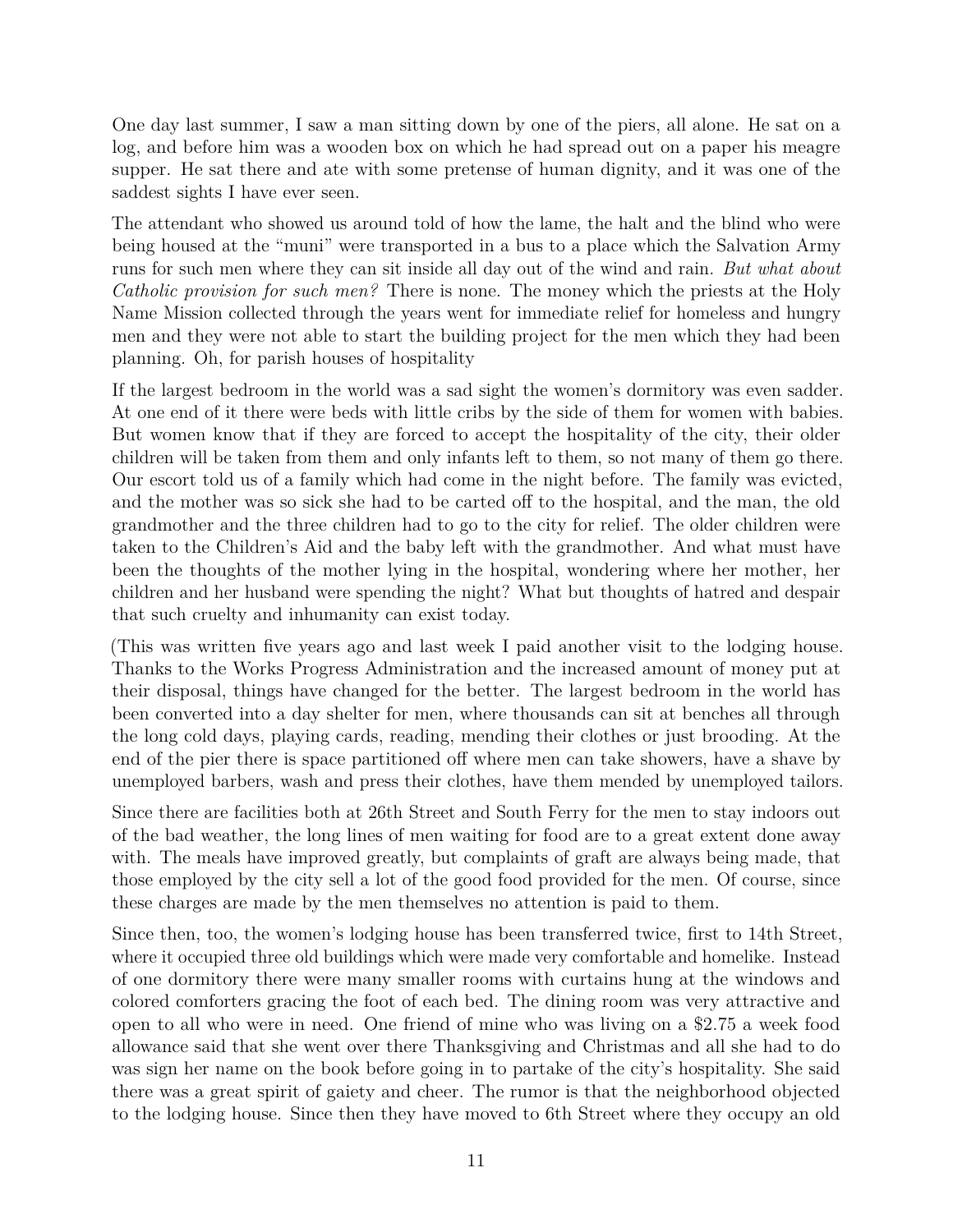building formerly used by the Children's Aid. The women in charge are young and not at all "matronly." There is the same kind spirit. About 150 women can be accommodated. They stay only until transients can be sent back home, until relatives can be located or until they can be placed on relief. It is a sad thing to see these women and children sitting around all day in the small crowded room on hard benches, waiting hour after hour and not knowing what is going to happen to them.

A Catholic place for women is maintained at St. Zita's on West 14th Street. Here a large laundry provides work for all the women who are taken in. Inasmuch as they are working all day, there is little opportunity for them to get out and try to find other work which will enable them to maintain a home again.

Women in any condition are taken in. On one occasion I was walking across 14th Street and came across an elderly woman who was very drunk. She kept dropping her gloves and her little bundles and falling down when she tried to pick them up. I stopped to help her and she clutched me by the\*\*\*\*arm and wanted to know where she could get shelter. St. Zita's was only half a block away so I managed to get her to the door where I rang the bell. A kind little nun immediately took her in with no question. What heroic work to care for these sad and difficult cases! And what Christ-like patience it calls for.

The Salvation Army Home on Rivington Street is a four-story building with a dormitory on each floor. There one must pay twenty-five cents a night for a bed, and God help you if you have five cents less than the required amount. Many of the old women who stay there are able to get a day's work now and then which pays for their room, but they never have enough to pay a week's room rent all at once. There is also an Episcopalian place, St. Barnabas' House, which accommodates about fifty women. And now, of course, there is our House of Hospitality. Ours, of course, is like a large family and when the women come to us they come for an indefinite stay. Some of them have been with us for the past four years. We have no rules, any more than the average family has, and we ask no questions. Many of the women have come to us so exhausted by poverty and insecurity that it has taken them months to recover. There are others who will always be victims of shattered nerves, and incapable of holding down any job. Many of them try to help us and participate in the work around the house. Whatever co-operation they give is voluntary. I love to think of that story of Dostoevsky, *The Honest Thief,* which exemplifies true Christ-like charity. One knows that that is a true story and that incidents like that happen often among the poor.)

# **10**

Our lives are made up of little miracles day by day. That splendid globe of sun, one street wide, framed at the foot of East 14th Street in early morning mists, that greeted me on my way out to Mass was a miracle that lifted up my heart. I was reminded of a little song of Teresa's composed and sung at the age of two.

"I'll sing a song," (she warbled)

"Of sunshine on a little house

And the sunshine is a present for the little house."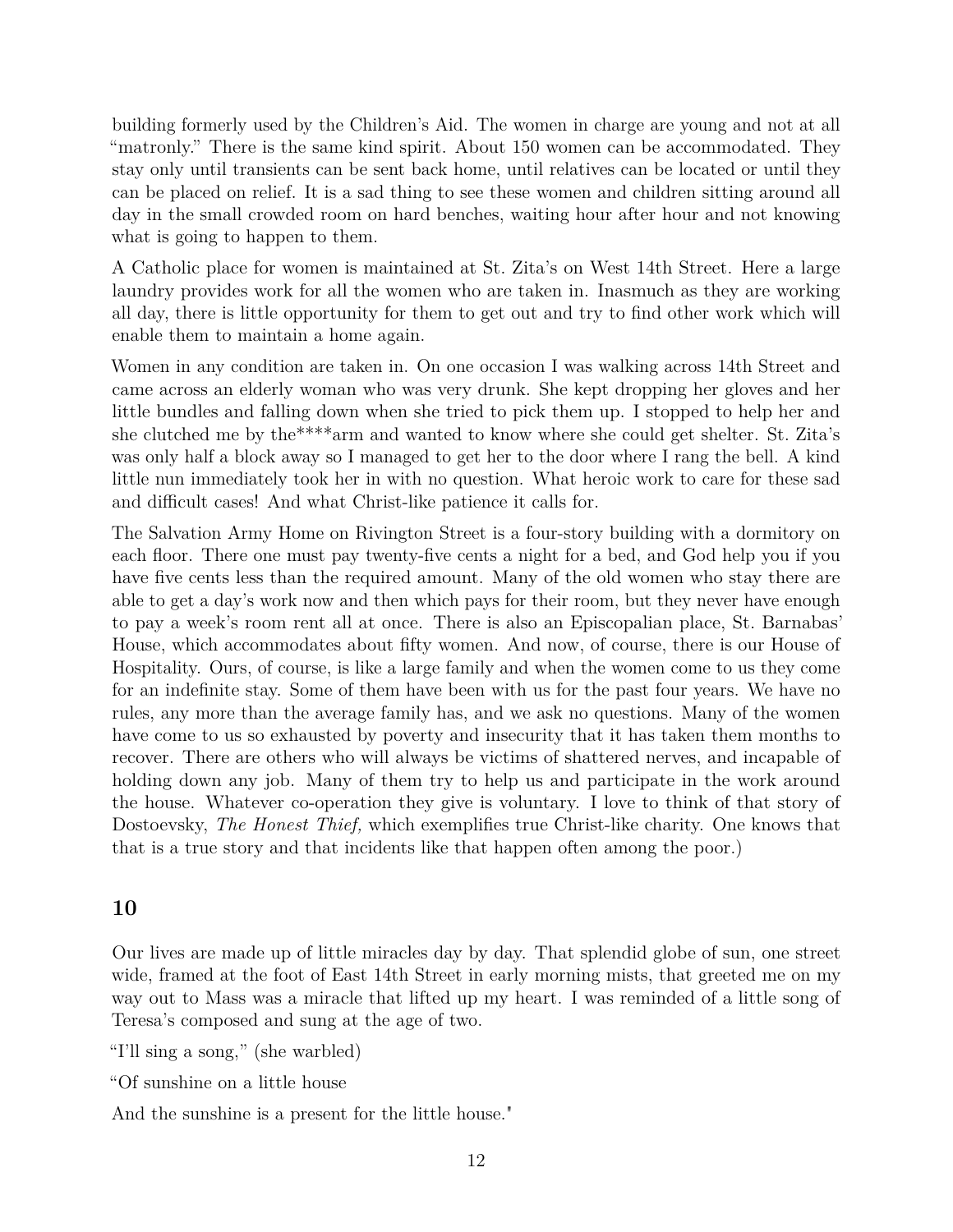Sunshine in the middle of January is indeed a present. We get presents, lots of them, around *The Catholic Worker* office. During the holidays, a turkey, a ham, baskets of groceries, five pounds of butter, plum puddings, flannel nightgowns and doll-babies, sheets, wash rags and blankets descended on us. There was even the offer of a quarter of a moose from Canada, but we didn't know where we could put it, so we refused it.

We appealed in our last issue for beds, and eight beds came. Our House of Hospitality for unemployed women is furnished now, and the surplus that comes in we will give to unemployed people in the neighborhood.

As I write, a blanket comes in from Houghton and Dutton, Boston, Massachusetts, sender unknown, but one of our Boston subscribers, no doubt. We threatened in the last number to sleep between newspapers and under rugs, but we didn't have a chance. When it was three below zero we had denuded the house of blankets to the extent of having to use donated overcoats which had just come in, but even this minor mortification was soon denied us.

During this last cold snap one of the girls from the apartment came in to tell us that they could use four more blankets, and that very afternoon a car drove up to the office and four blankets–beautifully heavy ones–were brought in by a chauffeur.

And so it goes. Books, food (two bottles of wine and a box of cigars!–And who sent them? we wonder), clothes and bedding.

But now our cash box is empty. We just collected the last pennies for a ball of twine and stamps and we shall take a twenty-five-cent subscription which just came in to buy meat for a stew for supper. But the printing bill, the one hundred and sixty-five dollars of it which remains unpaid, confronts us and tries to intimidate us.

But what is one hundred and sixty-five dollars to St. Joseph, or to St. Teresa of Avila either? We refuse to be affrighted. (Though of course the printer may be, "oh, he of little faith!")

Don Bosco tells lots of stories about needing this sum or that sum to pay rent and other bills with and the money arriving miraculously on time. And he too was always in need, always asking, and always receiving.

A great many of our friends urge us to put our paper on a business-like basis. But this isn't a business, it's a movement. And we don't know anything about business around here anyway. Well-meaning friends say, "But people get tired of appeals." We don't believe it. Probably most of our friends\*\*\*\*live as we do, from day to day and from hand to mouth, and as they get, they are willing to give. So we shall continue to appeal and we know that the paper will go on.

It's a choice of technique, after all. People call up offering us the services of their organizations to raise money. They have lists, they send out telephone and mail appeals. They are businesslike and most coldly impersonal. Though they may be successful in raising funds for Jewish, Catholic and Protestant organizations and offer us several thousand a week, minus their commission, we can't warm up to these tactics. We learn ours from the Gospels and what's good enough for St. Peter and St. Paul is good enough for us. Their technique of revolution was the technique of Christ and it's the one to go back to.

And as for getting tired of our appeals, Jesus advocated importunity thus: